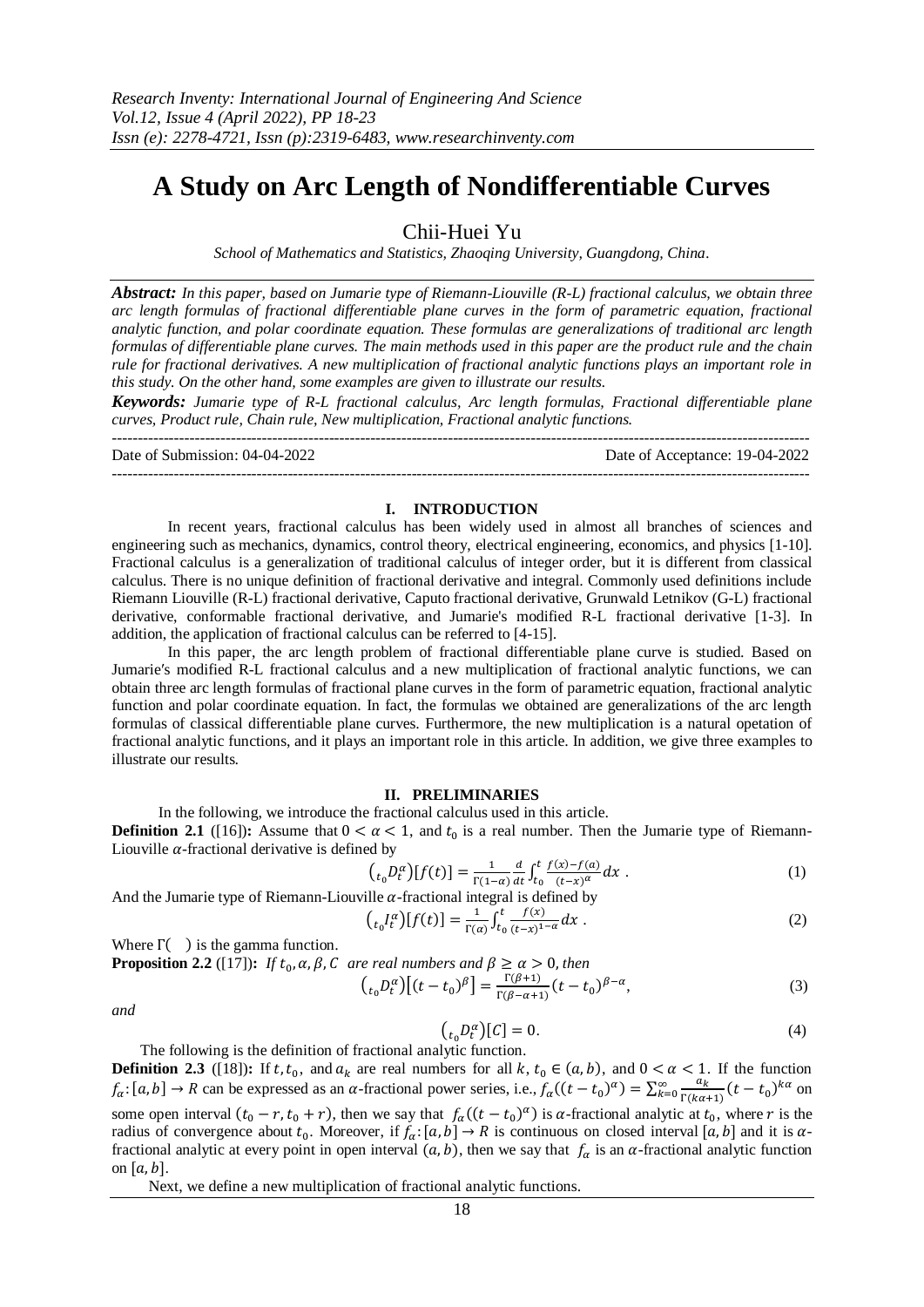**Definition 2.4** ([18]): Suppose that  $0 < \alpha < 1$ , and  $t_0$  is a real number. If  $f_\alpha((t-t_0)^\alpha)$  and  $g_\alpha((t-t_0)^\alpha)$  are two  $\alpha$ -fractional analytic functions on an interval containing  $t_0$ ,

$$
f_{\alpha}((t-t_0)^{\alpha}) = \sum_{k=0}^{\infty} \frac{a_k}{\Gamma(k\alpha+1)} (t-t_0)^{k\alpha} = \sum_{k=0}^{\infty} \frac{a_k}{k!} \left(\frac{1}{\Gamma(\alpha+1)} (t-t_0)^{\alpha}\right)^{\otimes k},
$$
(5)

$$
g_{\alpha}((t-t_0)^{\alpha}) = \sum_{k=0}^{\infty} \frac{b_k}{\Gamma(k\alpha+1)} (t-t_0)^{k\alpha} = \sum_{k=0}^{\infty} \frac{b_k}{k!} \left(\frac{1}{\Gamma(\alpha+1)} (t-t_0)^{\alpha}\right)^{\otimes k}.
$$
 (6)

Then we define

$$
f_{\alpha}((t - t_0)^{\alpha}) \otimes g_{\alpha}((t - t_0)^{\alpha})
$$
  
=  $\sum_{k=0}^{\infty} \frac{a_k}{\Gamma(k\alpha + 1)} (t - t_0)^{k\alpha} \otimes \sum_{k=0}^{\infty} \frac{b_k}{\Gamma(k\alpha + 1)} (t - t_0)^{k\alpha}$   
=  $\sum_{k=0}^{\infty} \frac{1}{\Gamma(k\alpha + 1)} (\sum_{m=0}^{k} {k \choose m} a_{k-m} b_m) (t - t_0)^{k\alpha}.$  (7)

In other words,

$$
f_{\alpha}((t - t_0)^{\alpha}) \otimes g_{\alpha}((t - t_0)^{\alpha})
$$
  
=  $\sum_{k=0}^{\infty} \frac{a_k}{k!} \left( \frac{1}{\Gamma(\alpha+1)} (t - t_0)^{\alpha} \right)^{\otimes k} \otimes \sum_{k=0}^{\infty} \frac{b_k}{k!} \left( \frac{1}{\Gamma(\alpha+1)} (t - t_0)^{\alpha} \right)^{\otimes k}$   
=  $\sum_{k=0}^{\infty} \frac{1}{k!} \left( \sum_{m=0}^{k} {k \choose m} a_{k-m} b_m \right) \left( \frac{1}{\Gamma(\alpha+1)} (t - t_0)^{\alpha} \right)^{\otimes k}$ . (8)

**Definition 2.5** ([18]): Let  $0 < \alpha < 1$ ,  $t_0$  be a real number, and  $f_\alpha((t-t_0)^\alpha)$ ,  $g_\alpha((t-t_0)^\alpha)$  be  $\alpha$ -fractional analytic functions defined on an interval containing  $t_0$ ,

$$
f_{\alpha}((t-t_0)^{\alpha}) = \sum_{k=0}^{\infty} \frac{a_k}{\Gamma(k\alpha+1)} (t-t_0)^{k\alpha} = \sum_{k=0}^{\infty} \frac{a_k}{k!} \left( \frac{1}{\Gamma(\alpha+1)} (t-t_0)^{\alpha} \right)^{\otimes k},\tag{9}
$$

$$
g_{\alpha}((t-t_0)^{\alpha}) = \sum_{k=0}^{\infty} \frac{b_k}{\Gamma(k\alpha+1)} (t-t_0)^{k\alpha} = \sum_{k=0}^{\infty} \frac{b_k}{k!} \left(\frac{1}{\Gamma(\alpha+1)} (t-t_0)^{\alpha}\right)^{\omega\alpha}.
$$
 (10)  

$$
f_{\alpha}((t-t_0)^{\alpha})
$$
 and  $g_{\alpha}((t-t_0)^{\alpha})$  are defined as follows:

The compositions of 
$$
f_{\alpha}((t - t_0)^{\alpha})
$$
 and  $g_{\alpha}((t - t_0)^{\alpha})$  are defined as follows:

$$
(f_{\alpha} \circ g_{\alpha})((t-t_0)^{\alpha}) = f_{\alpha}\big(g_{\alpha}((t-t_0)^{\alpha})\big) = \sum_{k=0}^{\infty} \frac{a_k}{k!} \big(g_{\alpha}((t-t_0)^{\alpha})\big)^{\otimes k},\tag{11}
$$

and

$$
(g_{\alpha} \circ f_{\alpha})((t-t_0)^{\alpha}) = g_{\alpha}(f_{\alpha}((t-t_0)^{\alpha})) = \sum_{k=0}^{\infty} \frac{b_k}{k!} (f_{\alpha}((t-t_0)^{\alpha}))^{\otimes k}.
$$
 (12)

**Definition 2.6** ([18]): Suppose that  $0 < \alpha < 1$ ,  $t_0$  is a real number. If  $f_\alpha((t-t_0)^\alpha)$ ,  $g_\alpha((t-t_0)^\alpha)$  are two  $\alpha$ fractional analytic functions satisfies

$$
(f_{\alpha} \circ g_{\alpha})((t - t_0)^{\alpha}) = (g_{\alpha} \circ f_{\alpha})((t - t_0)^{\alpha}) = \frac{1}{\Gamma(\alpha + 1)}(t - t_0)^{\alpha}.
$$
 (13)

Then we say these two fractional analytic functions are inverse to each other.

**Theorem 2.7** (product rule for fractional derivatives) ([20]): Let  $0 < \alpha < 1$ , t<sub>0</sub> be a real number, and let  $f_\alpha((t-t_0)^\alpha)$ ,  $g_\alpha((t-t_0)^\alpha)$  be  $\alpha$ -fractional analytic functions defined on an interval containing  $t_0$ . Then

$$
\begin{aligned} &\left(t_0 D_t^{\alpha}\right) \left[f_{\alpha}((t-t_0)^{\alpha}) \otimes g_{\alpha}((t-t_0)^{\alpha})\right] \\ &= \left(t_0 D_t^{\alpha}\right) \left[f_{\alpha}((t-t_0)^{\alpha})\right] \otimes g_{\alpha}((t-t_0)^{\alpha}) + f_{\alpha}((t-t_0)^{\alpha}) \otimes \left(t_0 D_t^{\alpha}\right) \left[g_{\alpha}((t-t_0)^{\alpha})\right]. \end{aligned} \tag{14}
$$

The followings are some fractional analytic functions.

**Definition 2.8** ([20]): Assume that  $0 < \alpha < 1$ , and t is a real variable. The  $\alpha$ -fractional exponential function is defined by

$$
E_{\alpha}(t^{\alpha}) = \sum_{k=0}^{\infty} \frac{t^{k\alpha}}{\Gamma(k\alpha+1)} = \sum_{k=0}^{\infty} \frac{1}{k!} \left(\frac{1}{\Gamma(\alpha+1)} t^{\alpha}\right)^{\otimes k}.
$$
 (15)

And the  $\alpha$ -fractional logarithmic function  $Ln_{\alpha}(t^{\alpha})$  is the inverse function of the  $E_{\alpha}(t^{\alpha})$ . On the other hand, the  $\alpha$ -fractional sine and cosine function are defined as follows:

$$
\sin_{\alpha}(t^{\alpha}) = \sum_{k=0}^{\infty} \frac{(-1)^k t^{(2k+1)\alpha}}{\Gamma((2k+1)\alpha+1)},\tag{16}
$$

and

$$
cos_{\alpha}(t^{\alpha}) = \sum_{k=0}^{\infty} \frac{(-1)^{k} t^{2ka}}{\Gamma(2ka+1)}.
$$
 (17)

**Proposition 2.9** (fractional Euler's formula)[17]: Let  $0 < \alpha < 1$ , then  $E_{\alpha}(it^{\alpha}) = cos_{\alpha}(t^{\alpha}) + isin_{\alpha}(t^{\alpha})$  $\alpha$ ). (18)

**Remark 2.10:** If  $\alpha = 1$ , then we obtain the classical Euler's formula  $e^{it} = cost + isint$ . On the other hand, the smallest positive real number  $T_\alpha$  such that  $E_\alpha(iT_\alpha) = 1$ , is called the period of  $E_\alpha(it^\alpha)$ .

**Definition 2.11:** Let  $0 < \alpha < 1$ , and r,  $t_0$  be real numbers. The r-th power of the  $\alpha$ -fractional analytic function  $f_{\alpha}((t-t_0)^{\alpha})$  is defined by  $[f_{\alpha}((t-t_0)^{\alpha})]^{\otimes r} = E_{\alpha}(rLn_{\alpha}(f_{\alpha}((t-t_0)^{\alpha}))$ . On the other hand, if  $g_{\alpha}((t-t_0)^{\alpha})$  is also an  $\alpha$ -fractional analytic function such that  $f_{\alpha}((t-t_0)^{\alpha}) \otimes g_{\alpha}((t-t_0)^{\alpha}) = 1$ , then we say that  $g_{\alpha}((t-t_0)^{\alpha})$  is the ⊗ reciprocal of  $f_{\alpha}((t-t_0)^{\alpha})$ , and is denoted by  $[f_{\alpha}((t-t_0)^{\alpha})]^{\otimes -1}$ .

**Theorem 2.12** ([20])  $\colon$  *Let*  $0 < \alpha < 1$ *, and*  $t_0$  *be a real number. Then*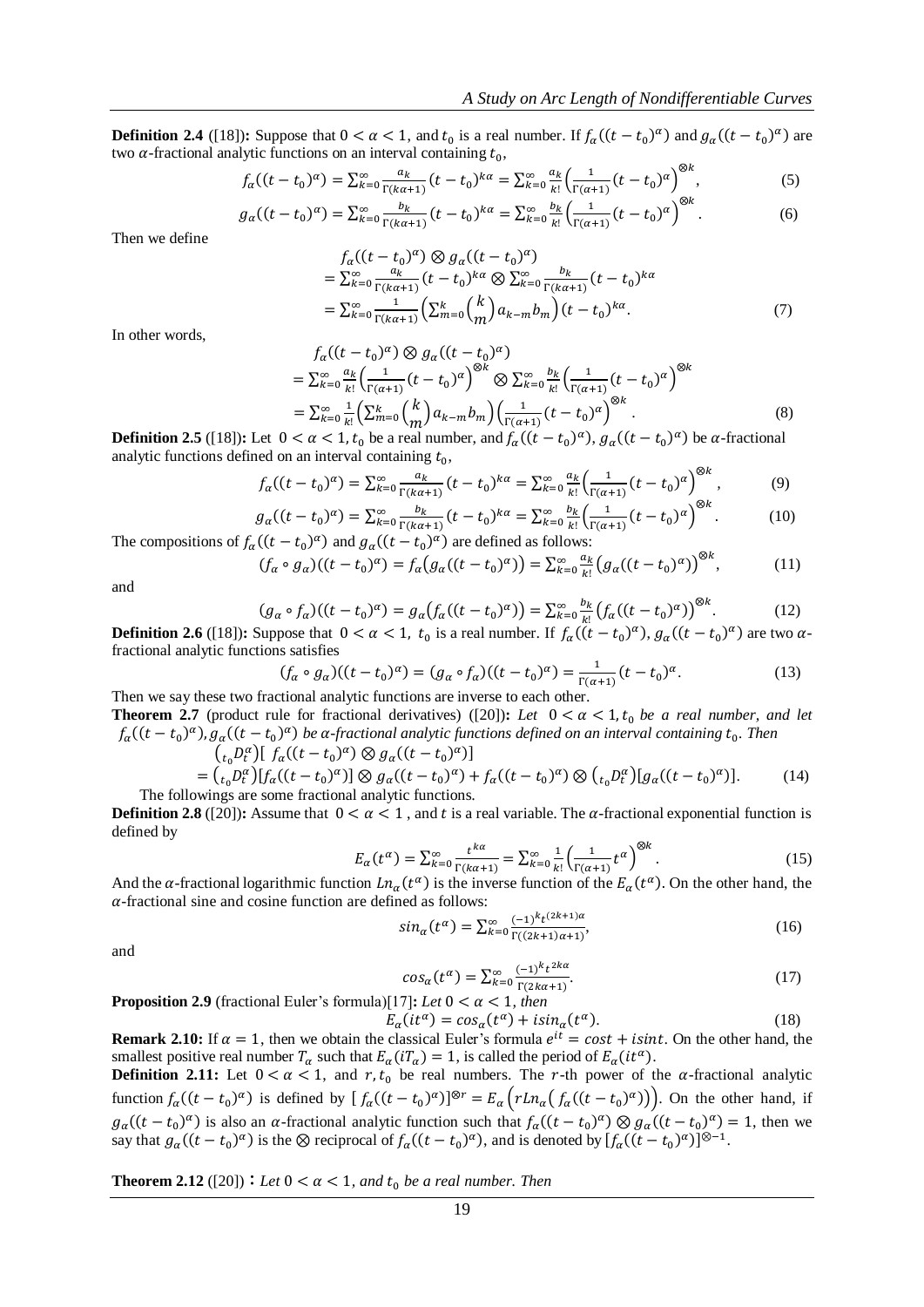$$
\left(t_0 D_t^{\alpha}\right) \left[sin_{\alpha}\left((t-t_0)^{\alpha}\right)\right] = \cos_{\alpha}\left((t-t_0)^{\alpha}\right),\tag{19}
$$

$$
\left(\begin{array}{c}\n\tau_0 D_t^{\alpha}\n\end{array}\right)\n\left[\cos(\omega(t - t_0)^{\alpha})\right] = -\sin(\omega(t - t_0)^{\alpha}),\n\tag{20}
$$

**Theorem 2.13** (chain rule for fractional derivatives) ([19]): If  $0 < \alpha < 1$ , and let  $f_\alpha((t-t_0)^\alpha)$ ,  $g_\alpha((t-t_0)^\alpha)$ *be* α-fractional analytic functions. Then

$$
\left(\begin{array}{c}1\\t_0\end{array}\right)\left[f_\alpha\left(g_\alpha((t-t_0)^\alpha)\right)\right] = \left(\begin{array}{c}1\\t_0\end{array}\right)\left[f_\alpha((t-t_0)^\alpha)\right]\left(g_\alpha((t-t_0)^\alpha)\right) \otimes \left(\begin{array}{c}1\\t_0\end{array}\right)\left[g_\alpha((t-t_0)^\alpha)\right].\tag{21}
$$

### **III. RESULTS AND EXAMPLES**

 First, the arc length definition of fractional differentiable plane curve in the form of parametric equation is introduced.

**Definition 3.1:** Suppose that  $0 < \alpha < 1$ ,  $\alpha$  is a real number, and  $x_{\alpha}((t - \alpha)^{\alpha})$ ,  $y_{\alpha}((t - \alpha)^{\alpha})$  are  $\alpha$ -fractional analytic functions defined on an interval containing  $[a, b]$ . Let the parametric equation of an  $\alpha$ -fractional differentiable plane curve be  $\begin{cases} x_{\alpha} = x_{\alpha}((t-a)^{\alpha}) \\ x_{\alpha} = x_{\alpha}((t-a)^{\alpha}) \end{cases}$  $y_{\alpha} = y_{\alpha}((t - a)^{\alpha})$ . Then the arc length of this  $\alpha$ -fractional differentiable plane curve is

$$
s_{\alpha} = \left(a_{\alpha} I_{b}^{\alpha}\right) \left[ \left[ \left[ \left( a_{\alpha} I_{c}^{\alpha} \right) \left[ x_{\alpha} \left( (t-a)^{\alpha} \right) \right] \right]^{\otimes 2} + \left[ \left( a_{\alpha} I_{c}^{\alpha} \right) \left[ y_{\alpha} \left( (t-a)^{\alpha} \right) \right] \right]^{\otimes 2} \right]^{\otimes \left( \frac{1}{2} \right)} \right].
$$
 (22)

**Remark 3.2:** If  $\alpha = 1$ , then Eq. (22) becomes the traditional arc length formula of differentiable plane curves.

 Secondly, the arc length formula of fractional differentiable plane curve in the form of fractional analytical function is introduced.

**Theorem 3.3:** Let  $0 < \alpha < 1$ . If  $y_\alpha((x - \alpha)^\alpha)$  is an  $\alpha$ -fractional analytic function defined on an interval *containing* [a, b]. *Then the arc length of the*  $\alpha$ -fractional differentiable plane curve  $y_\alpha = y_\alpha((x - a)^\alpha)$  is

$$
s_{\alpha} = \left(\ _{a}I_{b}^{\alpha}\right) \left[\left[1 + \left[\left(\ _{a}D_{x}^{\alpha}\right)\left[y_{\alpha}\left((x-a)^{\alpha}\right)\right]\right]^{\otimes 2}\right]^{\otimes \left(\frac{1}{2}\right)}\right].
$$
\n(23)

**Proof** Since the parametric equation of this  $\alpha$ -fractional differentiable plane curve is  $\begin{cases} x_{\alpha} = \frac{1}{\Gamma(\alpha)} \end{cases}$  $\frac{1}{\Gamma(\alpha+1)}(x-a)^\alpha$  $y_{\alpha} = y_{\alpha}((x - a)^{\alpha})$ , it

follows from Definition 3.1 that its arc length is

$$
s_{\alpha} = \begin{pmatrix} aI_{b}^{\alpha} \end{pmatrix} \left[ \left[ \begin{pmatrix} aD_{x}^{\alpha} \end{pmatrix} \left[ \frac{1}{\Gamma(\alpha+1)} (x-a)^{\alpha} \right] \right]^{\otimes 2} + \left[ \begin{pmatrix} aD_{x}^{\alpha} \end{pmatrix} [y_{\alpha} ((x-a)^{\alpha})] \right]^{\otimes 2} \right]^{\otimes \left[ \frac{1}{2} \right]}
$$
  
=  $\begin{pmatrix} aI_{b}^{\alpha} \end{pmatrix} \left[ \begin{pmatrix} 1 + \left[ \begin{pmatrix} aD_{x}^{\alpha} \end{pmatrix} [y_{\alpha} ((x-a)^{\alpha})] \right]^{\otimes 2} \right]^{\otimes \left[ \frac{1}{2} \right]} \right].$  Q.e.d.

 In the following, we introduce the arc length formula of fractional differentiable plane curve in the form of polar coordinate equation.

**Theorem 3.4:** Assume that  $0 < \alpha < 1$ , and if  $\rho_{\alpha} = \rho_{\alpha}((\theta - \alpha)^{\alpha})$  is an  $\alpha$ -fractional analytic function defined *on an interval containing*  $[a, b]$ *, and it is the polar coordinate equation of an*  $\alpha$ *-fractional differentiable plane curve*. *Then the arc length of this -fractional differentiable plane curve is*  $(1)$ 

$$
s_{\alpha} = \left(a_{\alpha} I_{b}^{\alpha}\right) \left[ \left[ \left[ \rho_{\alpha} ((\theta - a)^{\alpha}) \right]^{\otimes 2} + \left[ \left( a_{\alpha} D_{\theta}^{\alpha} \right) \left[ \rho_{\alpha} ((\theta - a)^{\alpha}) \right] \right]^{\otimes 2} \right]^{\otimes \left[\frac{1}{2}\right]} \right].
$$
 (24)

**Proof** Since  $\begin{cases} x_{\alpha}((\theta - a)^{\alpha}) = \rho_{\alpha}((\theta - a)^{\alpha}) \otimes \cos_{\alpha}((\theta - a)^{\alpha}) \\ x_{\alpha}((\theta - a)^{\alpha}) = f((\theta - a)^{\alpha}) \otimes \sin_{\alpha}((\theta - a)^{\alpha}) \end{cases}$  $y_{\alpha}((\theta - a)^{\alpha}) = \rho_{\alpha}((\theta - a)^{\alpha}) \otimes \sin_{\alpha}((\theta - a)^{\alpha})$ , it follows from the product rule for fractional derivatives that

$$
\begin{split}\n&\left[ \left( \,_{a}D_{\theta}^{\alpha} \right) \left[ x_{\alpha} \left( (\theta - a)^{\alpha} \right) \right] \right] ^{\otimes 2} \\
&= \left[ \left( \,_{a}D_{\theta}^{\alpha} \right) \left[ \rho_{\alpha} \left( (\theta - a)^{\alpha} \right) \otimes \cos_{\alpha} \left( (\theta - a)^{\alpha} \right) \right] \right] ^{\otimes 2} \\
&= \left[ \left( \,_{a}D_{\theta}^{\alpha} \right) \left[ \rho_{\alpha} \left( (\theta - a)^{\alpha} \right) \right] \otimes \cos_{\alpha} \left( (\theta - a)^{\alpha} \right) - \rho_{\alpha} \left( (\theta - a)^{\alpha} \right) \otimes \sin_{\alpha} \left( (\theta - a)^{\alpha} \right) \right] ^{\otimes 2} \\
&= \left( \,_{a}D_{\theta}^{\alpha} \right)^{2} \left[ \rho_{\alpha} \left( (\theta - a)^{\alpha} \right) \right] \otimes \left[ \cos_{\alpha} \left( (\theta - a)^{\alpha} \right) \right] ^{\otimes 2} + \left[ \rho_{\alpha} \left( (\theta - a)^{\alpha} \right) \right] ^{\otimes 2} \left[ \sin_{\alpha} \left( (\theta - a)^{\alpha} \right) \right] ^{\otimes 2} \\
&- 2 \cdot \sin_{\alpha} \left( (\theta - a)^{\alpha} \right) \otimes \cos_{\alpha} \left( (\theta - a)^{\alpha} \right) \otimes \rho_{\alpha} \left( (\theta - a)^{\alpha} \right) \otimes \left( \,_{a}D_{\theta}^{\alpha} \right) \left[ \rho_{\alpha} \left( (\theta - a)^{\alpha} \right) \right].\n\end{split} \tag{25}
$$

And

$$
\left[ \left( \ _{a}D_{\theta }^{\alpha }\right) \left[ y_{\alpha }((\theta -a)^{\alpha })\right] \right] ^{\otimes 2}
$$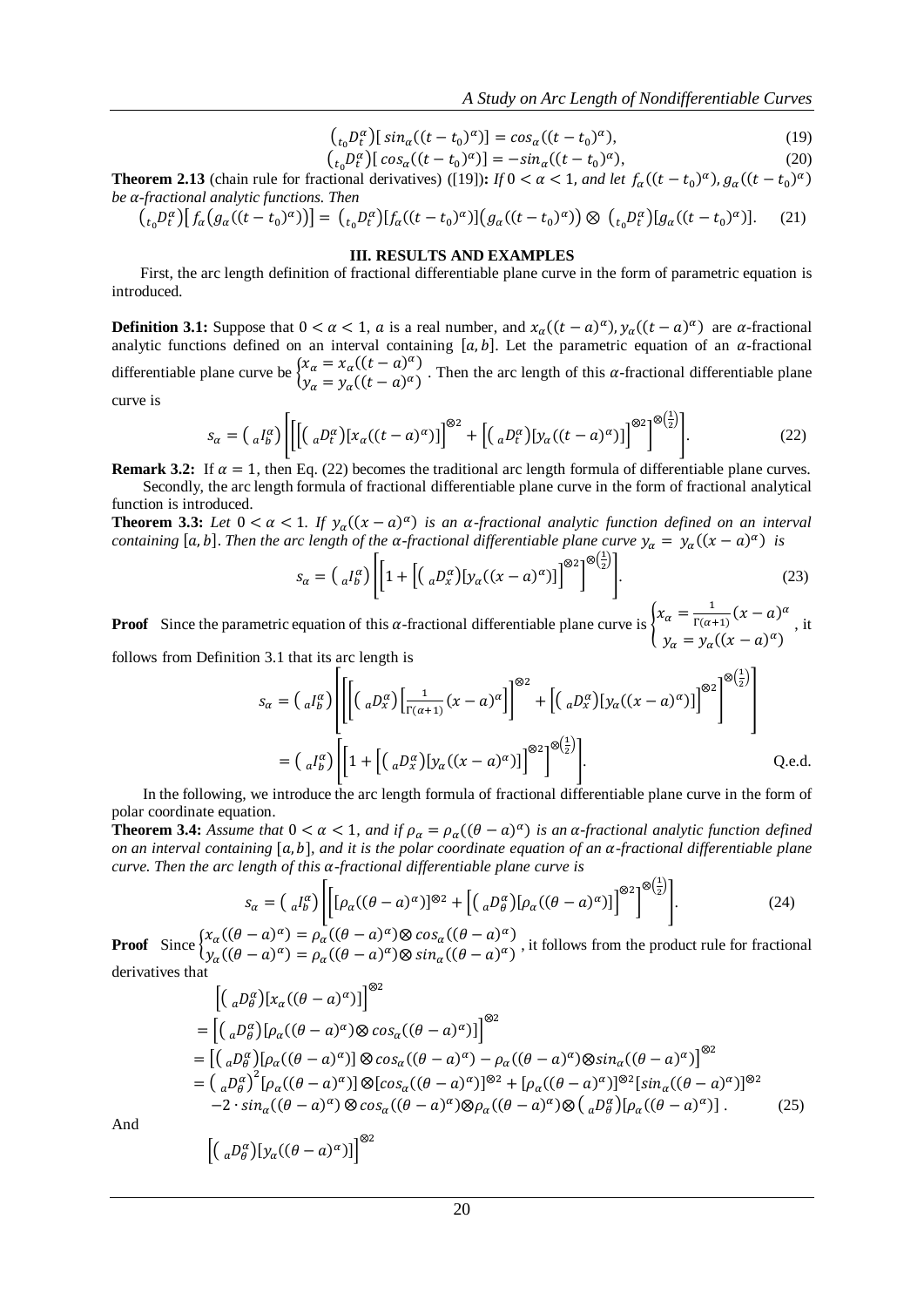$$
= \left[ \left( \, _aD_\theta^\alpha \right) [\rho_\alpha((\theta - a)^\alpha) \otimes \sin_\alpha((\theta - a)^\alpha)] \right]^\otimes
$$
  
\n
$$
= \left[ \left( \, _aD_\theta^\alpha \right) [\rho_\alpha((\theta - a)^\alpha)] \otimes \sin_\alpha((\theta - a)^\alpha) + \rho_\alpha((\theta - a)^\alpha) \otimes \cos_\alpha((\theta - a)^\alpha) \right]^\otimes
$$
  
\n
$$
= \left( \, _aD_\theta^\alpha \right)^2 [\rho_\alpha((\theta - a)^\alpha)] \otimes [\sin_\alpha((\theta - a)^\alpha)]^{\otimes 2} + [\rho_\alpha((\theta - a)^\alpha)]^{\otimes 2} [\cos_\alpha((\theta - a)^\alpha)]^{\otimes 2}
$$
  
\n
$$
+ 2 \cdot \sin_\alpha((\theta - a)^\alpha) \otimes \cos_\alpha((\theta - a)^\alpha) \otimes \rho_\alpha((\theta - a)^\alpha) \otimes \left( \, _aD_\theta^\alpha \right) [\rho_\alpha((\theta - a)^\alpha)] . \tag{26}
$$

Therefore,

 $\left[ \left( \ _aD_\theta^\alpha\right) \left[ x_\alpha((\theta-a)^\alpha)\right] \right]^{\otimes 2} + \left[ \left( \ _aD_\theta^\alpha\right) \left[ y_\alpha((\theta-a)^\alpha)\right] \right]^{\otimes 2} = \left[ \rho_\alpha((\theta-a)^\alpha)\right]^{\otimes 2} + \left( \ _aD_\theta^\alpha\right)^2 \left[ \rho_\alpha((\theta-a)^\alpha)\right].$  (27) And hence, by Definition 3.1, the arc length of this  $\alpha$ -fractional differentiable plane curve is

$$
s_{\alpha} = \begin{pmatrix} a^{i\alpha} \ b^{i\alpha} \end{pmatrix} \left[ \left[ \left[ \left( a^{j\alpha} \right) [x_{\alpha}((\theta - a)^{\alpha})] \right]^{i\beta} + \left[ \left( a^{j\alpha} \right) [y_{\alpha}((\theta - a)^{\alpha})] \right]^{i\beta} \right]^{i\beta} \right]^{i\beta} \right]
$$
  

$$
= \begin{pmatrix} a^{i\alpha} \ b^{i\alpha} \end{pmatrix} \left[ \left[ \left[ \rho_{\alpha}((\theta - a)^{\alpha}) \right]^{i\beta} + \left[ \left( a^{j\alpha} \right) [p_{\alpha}((\theta - a)^{\alpha})] \right]^{i\beta} \right]^{i\beta} \right].
$$
 (28)

**Example 3.5:** Suppose that  $0 < \alpha < 1$ . Find the arc length of the  $\alpha$ -fractional differentiable plane curve  $y_{\alpha}(x^{\alpha}) = Ln_{\alpha}(cos_{\alpha}(x^{\alpha}))$  from  $x = 0$  to  $x = \left(\frac{T_{\alpha}}{s}\right)$  $\frac{a}{8}$  $\frac{1}{\alpha}$ .

**Solution** By Theorem 3.3 and the chain rule for fractional derivatives, we obtain the arc length of this  $\alpha$ fractional differentiable plane curve

$$
s_{\alpha} = \left(\begin{array}{c} \frac{1}{\left(\frac{T_{\alpha}}{8}\right)^{\frac{1}{\alpha}}}\right) \left[\left[1 + \left[\left(\begin{array}{c} 0 & D_{x}^{\alpha}\end{array}\right] \left[ln_{\alpha}\left(\cos_{\alpha}(x^{\alpha})\right)\right]\right]^{\otimes 2}\right]^{\otimes \left(\frac{1}{2}\right)}\right] = \left(\begin{array}{c} \frac{1}{\left(\frac{T_{\alpha}}{8}\right)^{\frac{1}{\alpha}}}\right) \left[\left[1 + \left[-\tan_{\alpha}(x^{\alpha})\right]^{\otimes 2}\right]^{\otimes \left(\frac{1}{2}\right)}\right] = \left(\begin{array}{c} \frac{1}{\left(\frac{T_{\alpha}}{8}\right)^{\frac{1}{\alpha}}}\right) \left[\left[\left[\sec_{\alpha}(x^{\alpha})\right]^{\otimes 2}\right]^{\otimes \left(\frac{1}{2}\right)}\right] = \left(\begin{array}{c} \frac{1}{\left(\frac{T_{\alpha}}{8}\right)^{\frac{1}{\alpha}}}\right) \left[\sec_{\alpha}(x^{\alpha})\right] = ln_{\alpha}\left(\sec_{\alpha}(x^{\alpha}) + tan_{\alpha}(x^{\alpha})\right] \left(\frac{T_{\alpha}}{8}\right)^{\frac{1}{\alpha}} = ln_{\alpha}\left(\sec_{\alpha}\left(\frac{T_{\alpha}}{8}\right) + tan_{\alpha}\left(\frac{T_{\alpha}}{8}\right)\right) - Ln_{\alpha}\left(\sec_{\alpha}(0) + tan_{\alpha}(0)\right) \end{array}\right) = ln_{\alpha}\left(\sec_{\alpha}\left(\frac{T_{\alpha}}{8}\right) + tan_{\alpha}\left(\frac{T_{\alpha}}{8}\right)\right).
$$
(29)

**Example 3.6:** Suppose that  $0 < \alpha < 1$  and  $p > 0$ . Find the arc length of the  $\alpha$ -fractional cycloid

$$
\begin{cases}\n x_{\alpha}(\theta^{\alpha}) = p\left(\frac{1}{\Gamma(\alpha+1)}\theta^{\alpha} - \sin_{\alpha}(\theta^{\alpha})\right) \\
 y_{\alpha}(\theta^{\alpha}) = p\left(1 - \cos_{\alpha}(\theta^{\alpha})\right)\n\end{cases} \tag{30}
$$

from  $\theta = 0$  to  $\theta = (T_{\alpha})^{\frac{1}{\alpha}}$ .

**Solution** Using Definition 3.1 yields the arc length of this  $\alpha$ -fractional cycloid  $\Gamma$ 

$$
s_{\alpha} = \left( \begin{array}{c} 0^{I^{\alpha}} \\ 0^{I^{\alpha}} \\ \end{array} \right) \left[ \left[ \left[ \left( \begin{array}{c} 0^{I^{\alpha}} \\ 0^{I^{\alpha}} \\ \end{array} \right) \left[ p \left( \frac{1}{\Gamma(\alpha+1)} \theta^{\alpha} - \sin_{\alpha}(\theta^{\alpha}) \right) \right] \right]^{\otimes 2} + \left[ \left( \begin{array}{c} 0^{I^{\alpha}} \\ 0^{I^{\alpha}} \\ \end{array} \right) [p \left( 1 - \cos_{\alpha}(\theta^{\alpha}) \right)] \right]^{\otimes 2} \right]^{2} \right]^{2} \right]
$$
  
\n
$$
= \left( \begin{array}{c} 0^{I^{\alpha}} \\ 0^{I^{\alpha}} \\ \end{array} \right) \left[ \left[ \left[ p \left( 1 - \cos_{\alpha}(\theta^{\alpha}) \right) \right]^{\otimes 2} + \left[ p \cdot \sin_{\alpha}(\theta^{\alpha}) \right]^{\otimes 2} \right]^{\otimes \left( \frac{1}{2} \right)} \right]
$$
  
\n
$$
= p \cdot \left( \begin{array}{c} 0^{I^{\alpha}} \\ 0^{I^{\alpha}} \\ \end{array} \right) \left[ \left[ 2 - 2\cos_{\alpha}(\theta^{\alpha}) \right]^{\otimes \left( \frac{1}{2} \right)} \right]
$$
  
\n
$$
= 2p \cdot \left( \begin{array}{c} 0^{I^{\alpha}} \\ 0^{I^{\alpha}} \\ \end{array} \right) \left[ \sin_{\alpha} \left( \frac{1}{2} \theta^{\alpha} \right) \right]
$$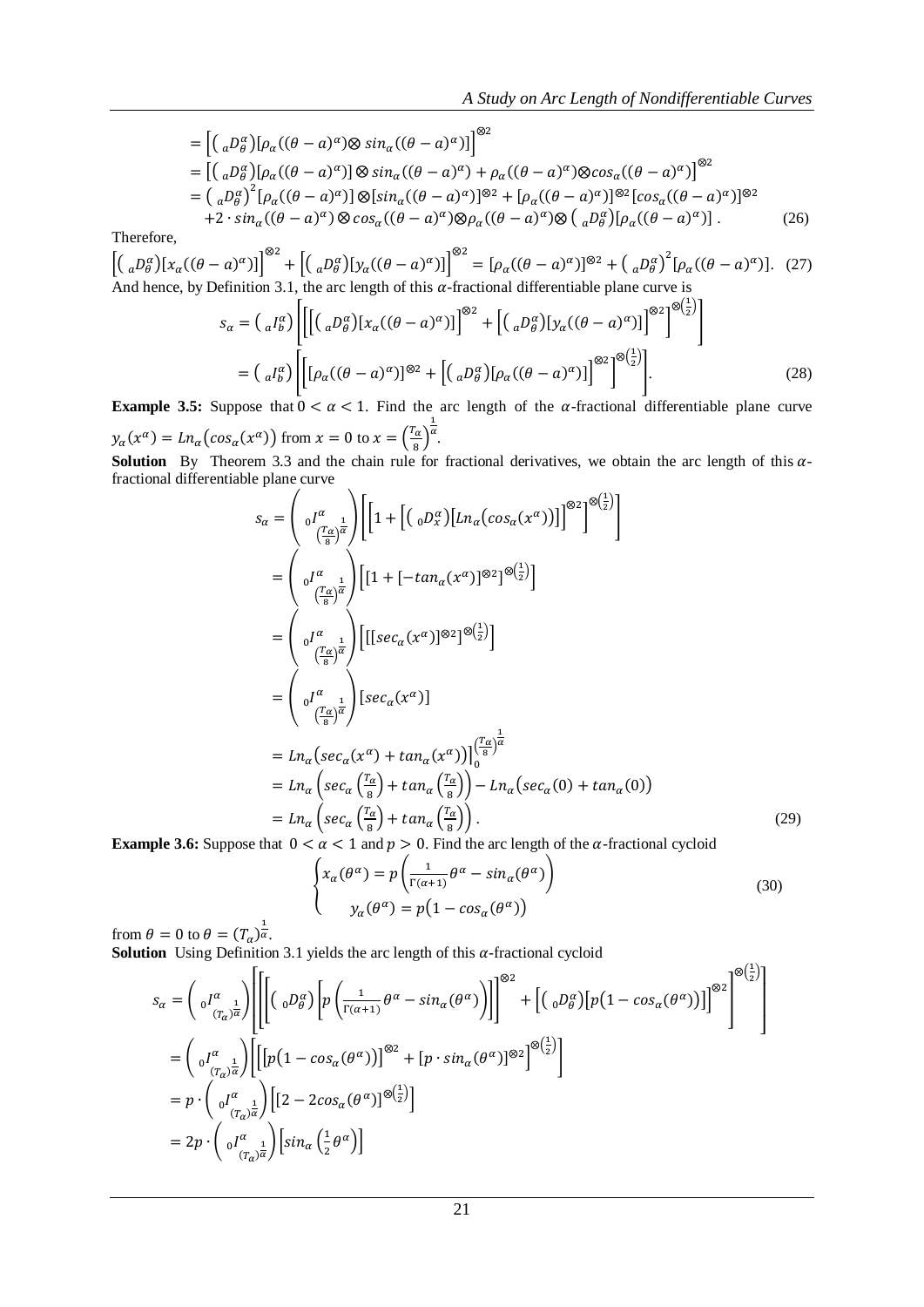$$
= 2p \cdot (-2) \cdot \cos_{\alpha} \left(\frac{1}{2}\theta^{\alpha}\right) \Big|_{0}^{(T_{\alpha})^{\frac{1}{\alpha}}}
$$
  
= 4p\left(1 - \cos\_{\alpha}\left(\frac{1}{2}T\_{\alpha}\right)\right). (31)

**Example 3.7:** If  $0 < \alpha < 1$ ,  $p > 0$ . Find the arc length of the  $\alpha$ -fractional cardioid  $\rho_{\alpha}(\theta^{\alpha}) = p(1 + \cos_{\alpha}(\theta^{\alpha}))$ . **Solution** By Theorem 3.4, we obtain the arc length of this  $\alpha$ -fractional cardioid is

$$
s_{\alpha} = 2 \left( \int_{\frac{r_{\alpha}}{(2\pi)^{\frac{1}{\alpha}}}} \left[ \left[ p(1 + \cos_{\alpha}(\theta^{\alpha})) \right]^{\otimes 2} + \left[ \left( \int_{\alpha} D^{\alpha}_{\theta} \right) [p(1 + \cos_{\alpha}(\theta^{\alpha}))] \right]^{\otimes 2} \right]^{\otimes \left(\frac{1}{2}\right)} \right]
$$
  
\n
$$
= 2 \left( \int_{\frac{r_{\alpha}}{(2\pi)^{\frac{1}{\alpha}}}} \left[ \left[ p(1 + \cos_{\alpha}(\theta^{\alpha})) \right]^{\otimes 2} + \left[ -p \cdot \sin_{\alpha}(\theta^{\alpha}) \right]^{\otimes 2} \right]^{\otimes \left(\frac{1}{2}\right)} \right]
$$
  
\n
$$
= 2p \cdot \left( \int_{\frac{r_{\alpha}}{(2\pi)^{\frac{1}{\alpha}}}} \left[ \left[ 2 + 2\cos_{\alpha}(\theta^{\alpha}) \right]^{\otimes \left(\frac{1}{2}\right)} \right]
$$
  
\n
$$
= 4p \cdot \left( \int_{\frac{r_{\alpha}}{(2\pi)^{\frac{1}{\alpha}}}} \left[ \cos_{\alpha}\left(\frac{1}{2}\theta^{\alpha}\right) \right] \right]
$$
  
\n
$$
= 8p \cdot \sin_{\alpha}\left(\frac{1}{2}\theta^{\alpha}\right) \Big|_{0}^{\left(\frac{r_{\alpha}}{2}\right)^{\frac{1}{\alpha}}}
$$
  
\n
$$
= 8p \cdot \sin_{\alpha}\left(\frac{r_{\alpha}}{4}\right).
$$
  
\n(32)

# **IV. CONCLUSION**

Based on Jumarie′s modified R-L fractional calculus and a new multiplication of fractional analytic functions, three types of arc length formulas of fractional differentiable plane curves can be obtained. The major methods used in this paper are the product rule and the chain rule for fractional derivatives. In fact, the new multiplication is a natural operation of fractional analytic functions, and these formulas are generalizations of classical arc length formulas of differentiable plane curves. The new multiplication concept of fractional analytic functions plays an important role in this paper. In the future, we will use the new multiplication to expand the research fields to engineering mathematics and fractional differential equations.

# **Conflict of interest**

There is no conflict to disclose.

#### **REFERENCES**

- [1]. Podlubny, I., 1999. Fractional Differential Equations, Academic Press, San Diego, Calif, USA. [2]. Oldham, K. B. and Spanier, J., 1974. The Fractional Calculus, Academic Press, INC.
- [2]. Oldham, K. B. and Spanier, J., 1974. The Fractional Calculus, Academic Press, INC.
- Samko, S., Kilbas, A., Marichev, O., 1993. Fractional Integrals and Derivatives, Gordon and Breach.
- [4]. Tarasov, V.E., 2020. Mathematical economics: application of fractional calculus, Mathematics, 8(5), 660.
- [5]. Miller, K. S. and Ross,B., 1993. An Introduction to the Fractional Calculus and Fractional Differential Equations, John Willey.
- [6]. Koeller, R. C., 1984. Applications of fractional calculus to the theory of viscoelasticity. Journal of Applied Mechanics, 51(2), 299.
- [7]. Mainardi, F., 1997. Fractional calculus: some basic problems in continuum and statistical mechanics. Fractals and Fractional Calculus in Continuum Mechanics, 291-348, Springer, Wien, Germany.
- 
- [8]. Machado, J. T., 2013. Fractional Calculus: Application in Modeling and Control, Springer New York. [9]. Almeida, R., Bastos, N. R. and Monteiro, M. T. T., 2016. Modeling some real phenomena by fra Almeida,R., Bastos, N. R. and Monteiro, M. T. T., 2016. Modeling some real phenomena by fractional differential equations. Mathematical Methods in the Applied Sciences, 39(16), 4846-4855.
- [10]. Mohd. Farman Ali, Manoj Sharma, Renu Jain, 2016. An application of fractional calculus in electrical engineering. Advanced Engineering Technology and Application, 5(2), 41-45.
- [11]. Yu, C. -H., 2020. Fractional Clairaut's differential equation and its application. International Journal of Computer Science and Information Technology Research, 8(4), 46-49.
- [12]. Yu, C. -H., 2020. Method for solving fractional Bernoulli's differential equation. International Journal of Science and Research, 9(11), 1684-1686.
- [13]. Yu, C. -H., 2021. Study on fractional Newton's law of cooling. International Journal of Mechanical and Industrial Technology, 9(1), 1-6.
- [14]. Yu, C. -H., 2021. A new insight into fractional logistic equation. International Journal of Engineering Research and Reviews, 9(2), 13-17.
- [15]. Yu, C. -H., 2022. Using fractional Laplace transform to solve fractional differential equations. International Journal of Electrical and Electronics Research, 10(1), 8-13.
- [16]. Yu, C. -H., 2022. Research on Fractional Exponential Function and Logarithmic Function. International Journal of Novel Research in Interdisciplinary Studies, 9(2), 7-12.